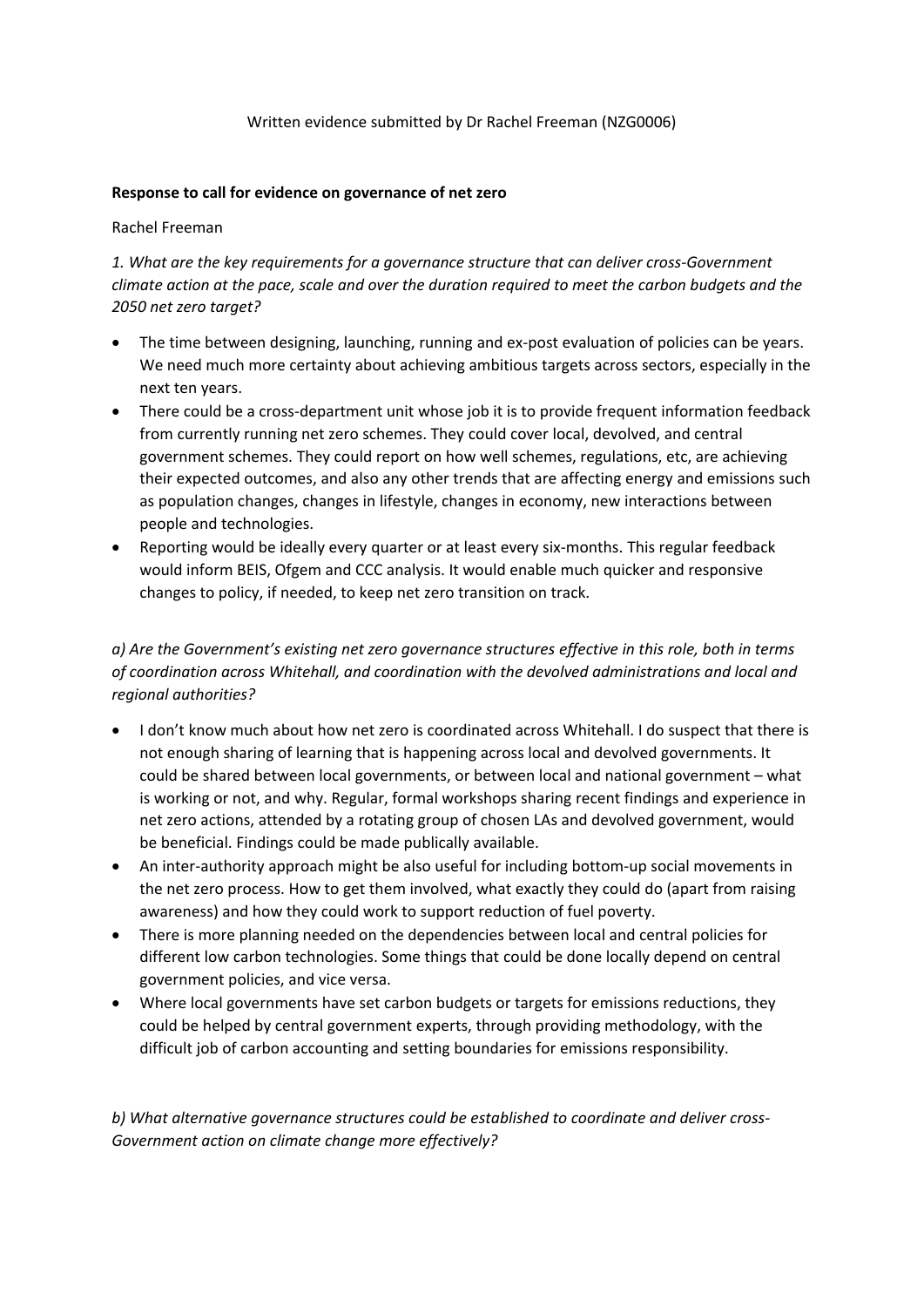- There needs to be much understanding about the everyday practicality of implementation of plans, by those designing and running programmes. For example, by seeing technology and behavioural changes from the worldviews of different parts of society. Why do businesses and householders respond in such varied way to schemes? How much heterogeneity in vehicles, building stock, and lifestyles is there and how will it affect the feasibility of the planned net zero changes?
- Heat pumps are a big part of net zero planning, but many home heating installers are wary due to uncertainties about their performance. The building stock varies a lot in terms of suitability for the technology. There needs to be more realism in targets for such theoretically feasible changes but which hold a wide range of uncertainties in implementation.
- A governance structure that allows much closer feedback from the supply chain that are working with end users, would provide better information about the expected rate of progress. Where progress is seen to be too slow, or only the low hanging fruit can reliably be expected to be achieved, governance needs to acknowledge this quickly and be flexible in finding other solutions.

## **Energy behaviours**

- Energy behaviours have been acknowledged as highly important by the CCC. Yet there is barely any track record of achieving reductions in demand for energy services unless linked to decreasing income. In other words, the outcomes of any expectation of behavioural change are highly uncertain.
- Behavioural change is essential to reduce consumption of goods and services that lead to emissions, and most important in the next decade. Once supply has been decarbonised and equipment fuel switching has been achieved where needed, consumption could rise again. This needs to be communicated clearly to the public. In other words some of the changes might be temporary.
- Energy services consumption needs to be measured in a reliable and transparent way. For example, it is relatively easy to get data from the DfT on passenger and freight travel by mode, in pkm or tkm. But measuring other types of consumption, such as the relative comfort of home heating, amount of lighting used, and amount of food over-bought is difficult and rarely done.
- For people to be able to change behaviours, information feedback that is meaningful and timely is needed, at the level of each actor that is expected to make a change. From householders to company CEOs to local authorities. Actors cannot currently gauge whether what they are doing is supporting the net zero transition or not.

#### **Fairness and transparency.**

- Those who oppose the changes needed for net zero are often concerned about their own prosperity, lifestyle, energy poverty, and convenience. They may feel it is unfair to ask them to make changes that threaten their comfort and income, when there are others much richer who will still have many more options to choose from.
- One way to get over this is to ensure that those on lower incomes receive a direct reward for any changes they make. Not a direct monetary sum necessarily, but something that rewards their efforts and allows peer comparison - allowing them to tell their friends and family about their achievements. At the moment (although there are carbon calculators, they are not widely used) it is not possible for non-experts to gauge how fair the net zero changes are across society.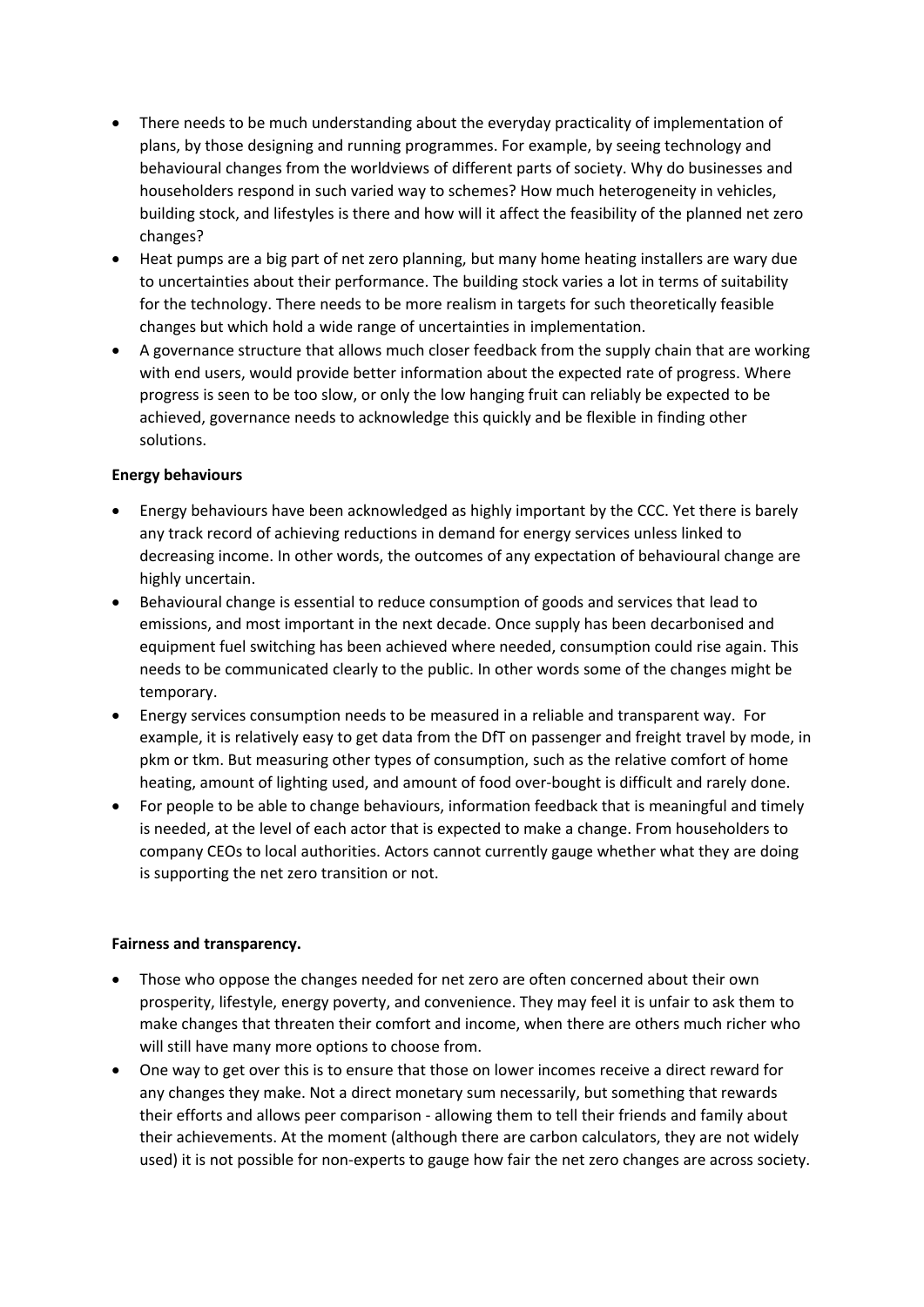This could also be used by government to ensure low-income families and commercial organisations are not unfairly or unreasonably affected by the changes.

- Government needs to understand better what might motivate people to make behavioural changes, or not, where these are deemed necessary for net zero. There are many in society who are currently unwilling to make changes. This must be acknowledged now or there is a risk of pushback from the public once there are attempts to make the disruptive changes on the demand side that are needed.
- There are several good things about net zero that are not promoted. For example, promoting renewable energy as a patriotic endeavour that provides the UK with energy independence and also world leading technology exports. A focus on new jobs and new opportunities for entrepreneurship. A focus on clear air and local environment. A focus on renewing postindustrial towns with new businesses related to the net zero transition. The possibility of rejuvenating town centres by reducing cars and providing smart, responsive transport. A focus on the UK being first to industrialise and then first to transition away from fossil fuels – a narrative that can increase national pride and allow people to be see the UK's position in the world improving.
- In particular, stressing the benefits of net zero changes for UK energy security might appeal to those on the political right who don't agree with the net zero target.

*c) What metrics should the Government use to measure their progress towards net zero?'.*

 The easiest way to consider progress to net zero is the Kaya identity. This can be a central measurement tool across government. All of the terms are important at the same time. If goods and services consumption increases at a faster rate than energy intensity of GHG intensity falls, then targets will not be met.

For the energy system it is:

GHG Emissions = GDP \* consumption intensity \* energy intensity \* GHG intensity

= GDP \* goods and services/GDP \* energy use / goods and services \* GHG emissions / energy use

For non-energy emissions it can be something like:

GHG Emissions = GVA \* inputs used / GVA \* GHG emissions / inputs used

 Cumulative emissions should be tracked along with annual emissions. This will emphasise the importance of timing in achieving emissions reductions, with early reductions more valuable than later ones.

## *2. What governance structures would enable HM Treasury to give greater priority to the net zero target and the carbon budgets in its financial and economic decisions?*

- Financial and economic decisions need to be made on the basis of a combined metric of money and GHG emissions. This would require a dual accounting system. And the relative importance of money and GHG emissions would need to be decided upon. This could also provide input into the carbon floor price.
- A database of estimates of emissions associated with common goods and services would need to be created, to shorten the process of dual accounting.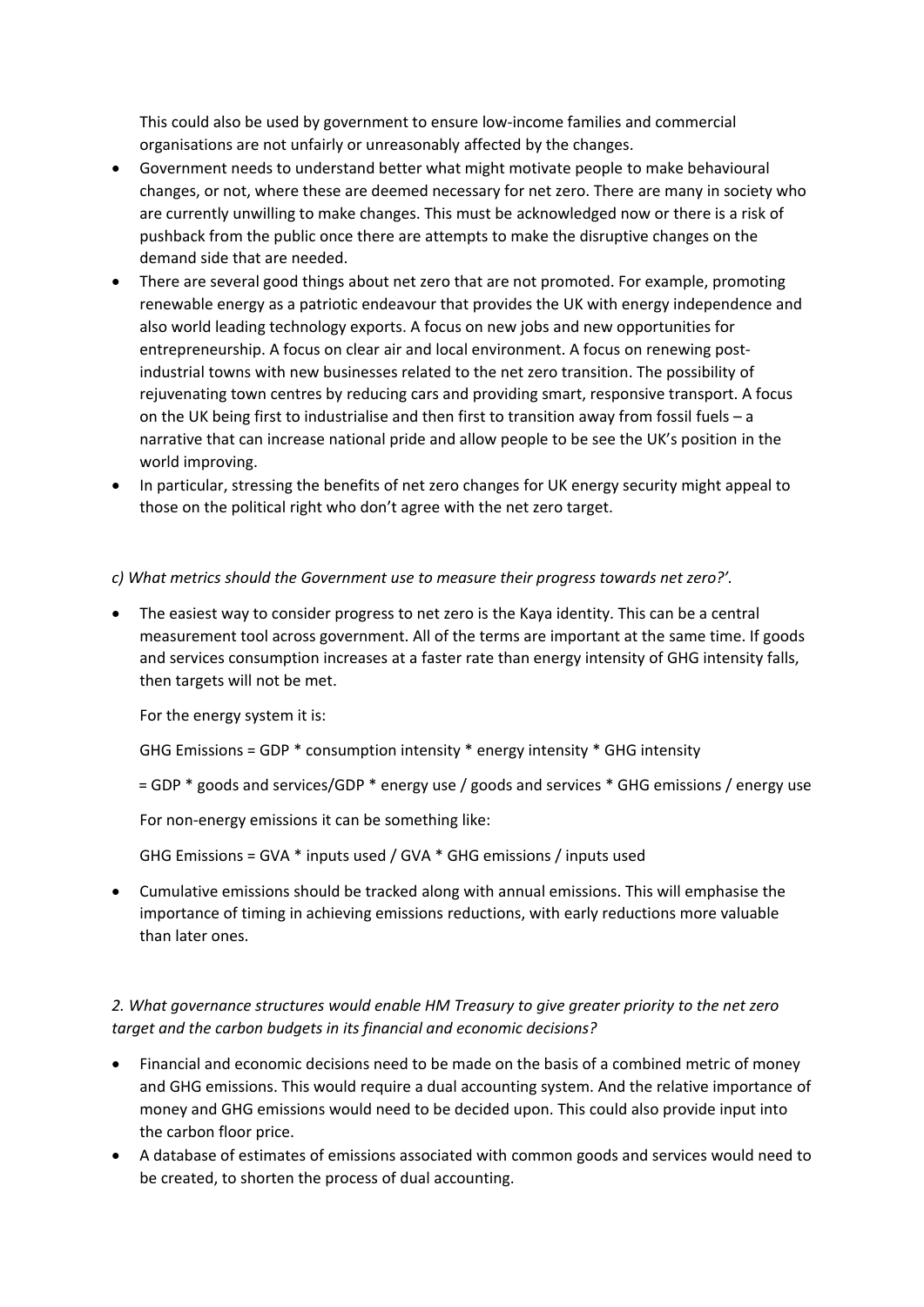- It could help to analyse details on the coupling between GDP and emissions. It could highlight where the coupling should be addressed if it is particularly strong.
- Also, how the public purse will need to adapt for a net zero economy in terms of tax income and fairness to consumers in bearing the additional costs from the net zero transition.

## *a) How could HMT better ensure that spending decisions contribute to achieving net zero in the long term?*

 The treasury should review the discount rate in line with the ambitious net zero targets, to ensure it doesn't prevent investments with long-term benefits for net zero but low short-term gains. Using a duel accounting system would make this analysis easier.

*3. What signals and support does business need from the Government in order to deliver crosseconomy decarbonisation in line with the carbon budgets and the net zero target? What delivery function should Government provide itself and are relevant regulatory bodies mandated and resourced effectively to deliver on Government priorities?*

- A clearly laid out and detailed pathway to net zero for each sector, now to 2050. This has been done for some sectors already but perhaps needs to be made more relevant and detailed in terms of what it means for those in the supply chain.
- A focus on smart ways to reduce energy services consumption would complement the technological push for fuel switching and new low carbon power. The ideal would be to allow the same quality of life but with lower energy services such as km travelled, space heated, goods procured (assuming there is some wastage). This would bring services consumption to a level that ensures wellbeing but reduces waste, and hopefully could even improve life for some. Examples include autonomous vehicles, information that encourages local shopping, smart heating in buildings that is controlled by zone, smart food packaging that helps to reduce food wastage, etc. Such approaches could lead to innovation and new/reworked business models.

# *a) How do policy and regulatory signals and support vary between Government Departments (and how have they varied over time)? How is this affecting business activity on climate change?*

- Can't comment on all the departments. The DfT seems to be the one with the least leadership and clear signalling of all. Perhaps due to the high political capital needed to impact the car industry and car usage. EV take up is now taking off but is slower than needed.
- Carbon capture and storage/usage programmes have been stop and start since 2007. A clear path to successful CCS technologies needs to be put in place soon, working with the power sector and in industry. CCS support needs to be consistent especially in the current decade.
- Technological development for equipment used in businesses needs to be better supported by government, so that businesses can plan ahead for making changes to manufacturing operations, retail, etc. These changes can take longer than household changes.

b) Should Ofgem play a greater role in delivering on net zero and, if so, what changes are required to *deliver this?*